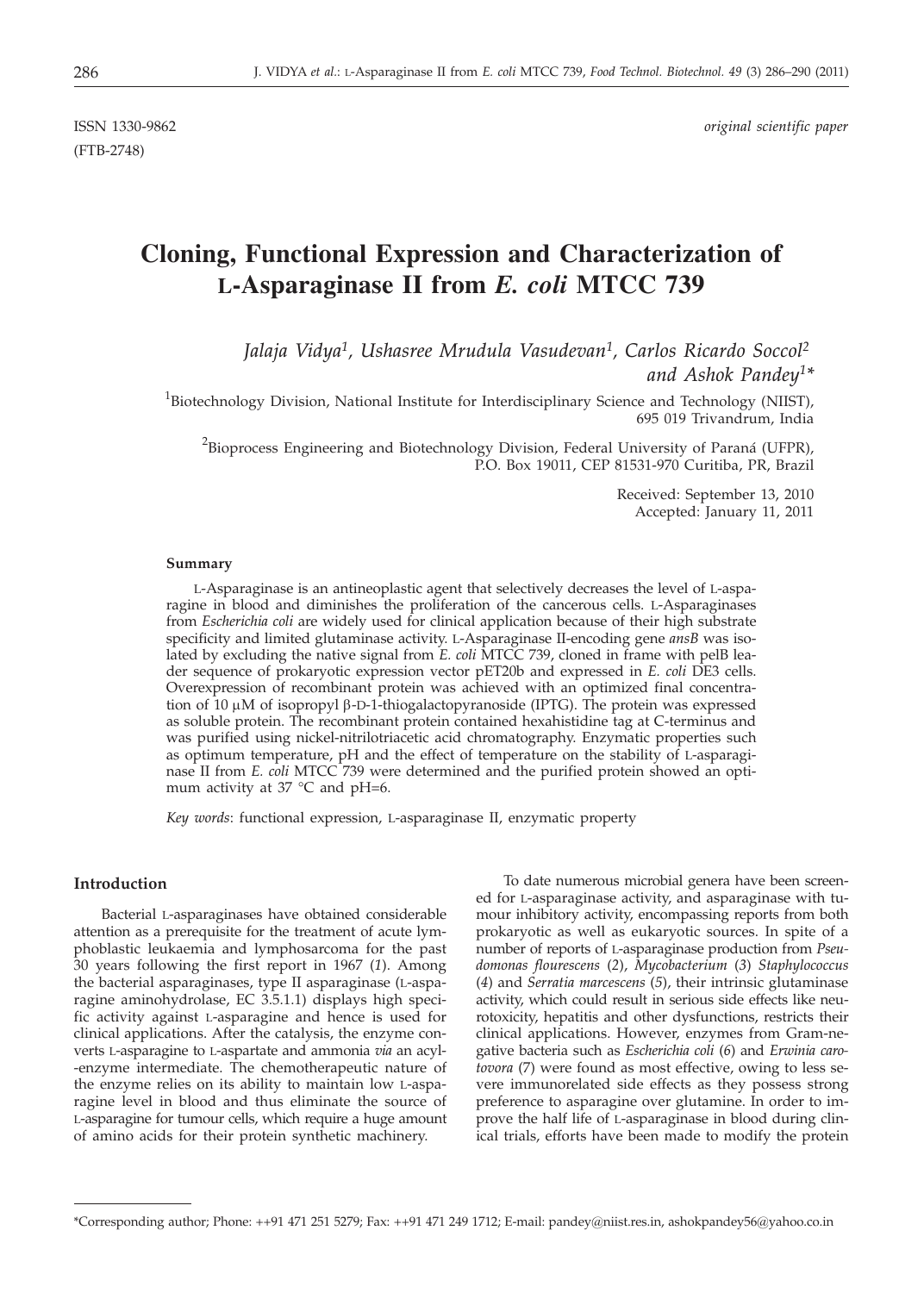by replacement of certain amino acid residues by site- -directed mutagenesis (*8*), attachment of some chemical moieties to the purified protein (*9*) or immobilization of the asparaginase in nanoparticles (*10*) or microparticles of natural silk sericin protein (*11*).

The aim of the current study is to construct an expression cassette of L-asparaginase II gene from *E. coli* MTCC 739 bearing a C-terminal  $His<sub>6</sub>$  tag, in frame with pelB leader sequence of pET20b under the control of a T7 inducible promoter. The *ansB* gene from *E. coli* MTCC 739 was cloned and expressed in *E. coli* DE3 cells. The expressed protein was purified and studied for operational properties.

# **Materials and Methods**

#### *Bacterial strains and plasmids*

*E. coli* MTCC 739 was used as a source of the L-asparaginase II gene. *E. coli* strains BL21(DE3) and DH5a, and pET-20b plasmid as an expression vector for *ansB* gene were obtained from Novagen (Milan, Italy).

# *Construction of recombinant plasmid and cloning of ansB gene*

Genomic DNA of *E. coli* MTCC 739 (NII08131) was used as template for polymerase chain reaction (PCR) amplification of L-asparaginase II (*ansB*) gene by excluding the native signal sequence using *AnsB*F (forward, 5'- -GCG**GAATTC**GTTACCCAATATCACCA-3' and *AnsB*R (reverse, 5'-GGCG**AAGCTT**GTACTGATTGAAGA-3') with *Eco*RI and *Hind*III restriction sites underlined respectively. The PCR conditions were as follows: initial denaturation at 94 °C for 4 min, denaturation at 95 °C for 40 s, annealing at 57.4 °C for 30 s, extension at 72 °C for 90 s for 30 cycles, and a final extension at 72 °C for 10 min. The 981-bp amplicons, digested by *Eco*RI and *Hind*III, were cloned in pET20b vector having the same restriction termini. The recombinant construct thus obtained (pET20b- -M2His) bearing an N-terminal pelB leader and a C- -terminal  $His<sub>6</sub>$  tag was then transformed into chemically competent *E. coli* DH5a cells. The clones were analyzed by a restriction digestion for an insert release of the recombinant plasmid isolated from the confirmed clones. The plasmid DNA was isolated from the confirmed clone of *E. coli* DH5a cells and used for transformation of *E. coli* DE3 competent cells for protein expression.

# *Soluble expression and purification of the recombinant enzyme*

To optimize the expression of L-asparaginase gene in  $E.$  *coli*, the effect of various isopropyl  $\beta$ -D-1-thiogalactopyranoside (IPTG) concentrations was studied. *E. coli* DE3 cells harbouring the expression plasmid pET20b- -M2His was grown in Luria-Bertani broth containing 0.5 % glucose and 50  $\mu$ g/mL of ampicillin and induced with different IPTG concentrations starting from 10 to 400  $\mu$ M at the  $A_{600 \text{nm}}$  of 0.6. The culture was then allowed to grow for a postinduction period of 3 h at 37 °C and 200 rpm. After the harvest, absorbance (at 600 nm) was measured and all the samples were diluted to an absorbance of 1 for a normalised SDS-PAGE and enzymatic assays.

Periplasmic and cytosolic fractions were collected and analysed to establish the location of expressed recombinant protein in the cell compartments. For the preparation of periplasmic fractions, 50-mL culture was pelleted and resuspended in Tris-sucrose buffer (30 mM Tris, pH=8, 20 % sucrose and 1 mM EDTA) followed by shaking for 10 min and pelleting at 8000×*g* for 20 min. The pellet was resuspended again in 10 mL of 5 mM  $MgSO<sub>4</sub>$ , kept in an ice bath and shaken for 10 min, and after centrifugation at 8000×*g* for 20 min the supernatant was collected as periplasmic fraction. The cytosolic fraction was prepared by sonicating the pellet collected from 50 mL of culture in lysis buffer (50 mM NaH<sub>2</sub>PO<sub>4</sub>, 300 mM NaCl and 10 mM imidazole). For recombinant protein expression analysis, total cell lysate made from all the samples including induced and uninduced cultures was analysed on 12 % SDS-PAGE and then stained with Coomasie brilliant blue R-250 (Fig. 1).



**Fig. 1.** SDS-PAGE profile of total cell lysate from samples after expression. Lane 1: molecular mass marker (from top 200, 150, 120, 100, 85, 70, 60, 50, 40, 30, 25, 20, 15 and 10 kDa), lane 2: total cell lysate of host cell DE3, lane 3: total cell lysate of uninduced sample, lanes 4–7: total cell lysate from induced samples with 10, 50, 100 and 400  $\mu$ M IPTG

The  $His<sub>6</sub>$ -tagged protein was purified by affinity chromatography using nickel-nitrilotriacetic acid (Ni-NTA) spin column (Quiagen, Hilden, Germany) and the bound protein was eluted in elution buffer  $(50 \text{ mM } \text{NaH}_2\text{PO}_4, 300)$ mM NaCl and 250 mM imidazole). The purified enzyme was dialysed over night against 50 mM Tris buffer, pH=7, and used for further characterization.

#### *Enzyme assay*

Activity analysis of L-asparaginase II was performed according to Imada *et al.* (*12*) comprising the following steps. The samples were mixed with 0.04 M L-asparagine in 0.05 M Tris buffer, pH=7, and 200  $\mu$ L of assay mixture were incubated for 10 min at 37 °C for enzymatic reaction. The reaction was interrupted with 50  $\mu$ L of 1.5 M trichloroacetic acid and the samples were centrifuged before the addition of Nessler's reagent to measure the released ammonia after L-asparagine hydrolysis. All the measurements were done spectrophotometrically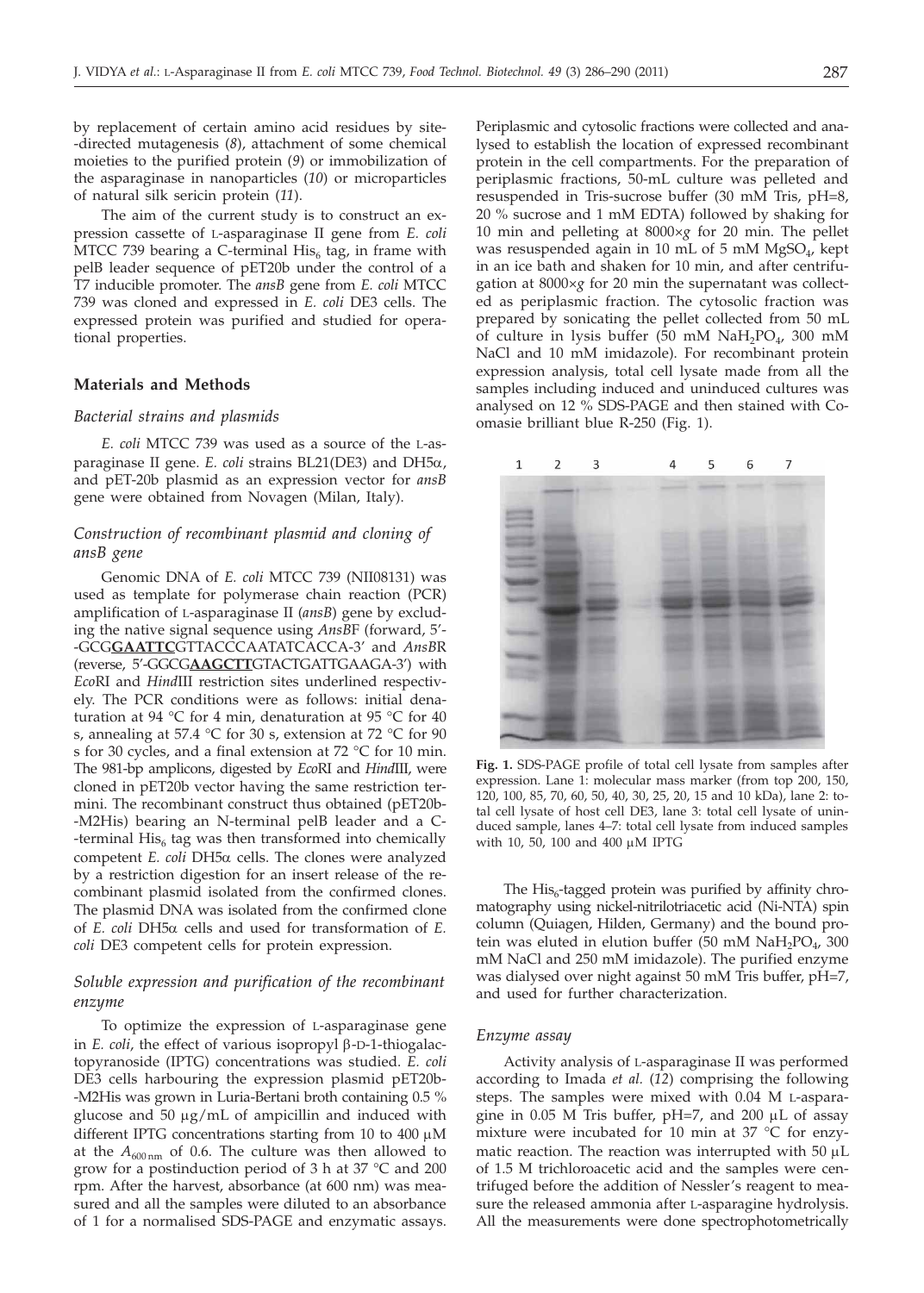at 450 nm. Experimental values were calculated as an average of three independent measurements. The enzyme activity of recombinant protein was determined using an ammonium sulphate calibration curve. One unit of enzyme activity was defined as the amount of enzyme required to release  $1 \mu M$  of ammonia per minute.

## *Functional features of purified enzyme*

#### Optimum conditions of temperature and pH

The analysis of optimum temperature and the effect of pH on the activity of purified enzyme was carried out in the range of 40–70 °C and different pH from 4–10 using appropriate buffer systems respectively. Optimum conditions were determined and maintained stable for further assays to determine the thermostability.

#### Thermostability

The enzyme was incubated at 50 °C and the activities were measured at various time intervals of 15, 30, 45 and 60 min. Percentage of residual activities was calculated based on the untreated control activity, which is taken as 100 %.

# **Results and Discussion**

## *Cloning and overexpression of L-asparaginase*

L-Asparaginase gene encoding *asnB* region was cloned downstream to T7 promoter of pET20b vector allowing the insertion of pelB sequence at the N-terminus and His<sub>6</sub> tag at the C-terminus and overexpressed in *E. coli* DE3 cells.

The enzyme activity of the recombinant *ansB* in cytosolic and periplasmic fractions of *E. coli* DE3 was determined and found to be more in cytosol compared to the collected periplasmic fraction. Previous reports have already revealed an inhibitory effect of the C-terminal  $His<sub>6</sub>$  tag in targeting the recombinant protein to the  $E$ . *coli* periplasm (*13*), which may account for the limited activity of the recombinant protein in periplasm compared to the intracellular fraction. With an objective to determine an optimized expression conditions for the recombinant construct, the effect of various inducer concentrations on recombinant protein expression was studied. Of the different inducer concentration used (10, 50, 100 and 400  $\mu$ M) for expression studies, 10  $\mu$ M IPTG was optimum for the expression of L-asparaginase gene as determined by activity assay (Fig. 2). Furthermore, native protein in the soluble fraction was decreased con-



**Fig. 2.** L-Asparaginase activity in the soluble fractions

currently with the increase of IPTG concentration above 50  $\mu$ M. Hence, an inducer concentration of 10  $\mu$ M was selected for further expression and purification studies. Moreover, extracellular expression of L-asparaginase by *E. coli* K12 was reported with optimal IPTG concentration of 100 μM from pET22b vector (14). SDS-PAGE profiles distinguished the  $His<sub>6</sub>$ -tagged asparaginase in the induced samples as 37 kDa band, which corresponds to the expected molecular mass of *E. coli* L-asparaginase II.

#### *Purification and functional features of the enzyme*

Expression vector contained the gene for asparaginase fused to a C-terminal  $His<sub>6</sub>$  tag, enabling the purification in a one-step procedure using affinity chromatography. The bound recombinant protein was eluted from the nickel affinity column in 250 mM imidazole and the eluted fractions were analysed on native PAGE gel to reveal oligomeric molecular mass of 150 kDa (Fig. 3) and a simultaneous SDS-PAGE gel of 12 % showed a subunit molecular mass of 37 kDa (Fig. 4a).



**Fig. 3.** Molecular mass determination of the oligomeric L-asparaginase through native PAGE. Lane 1: purified L-asparaginase in tetrameric form having a molecular mass of around 150 kDa, lane 2: gene protein molecular mass marker for native PAGE

## *Effect of temperature and pH on enzyme*

The effect of temperature on the activity of purified enzyme was checked from 37 to 70 °C. As shown in Fig. 4b, the purified L-asparaginase showed a maximum activity at 37 °C. However, the activity of the enzyme sharply decreased above 37 °C. Optimum temperature of L-asparaginase II from *E. coli* W3110 was at 40 °C for free enzyme, and a 10-degree rise in temperature was observed for immobilized enzyme preparation (*15*).

The enzyme activity profile was analyzed at various pH from 4 to 9. The enzyme was optimally active at pH=6 and there was no significant reduction in the enzyme activity in the alkaline range beyond the pH optima (Fig. 4c). Enzyme with similar activity, EC-2, was reported from *E. coli* B, which showed a very little change of activity over the pH range from 6.0 to 8.4, with an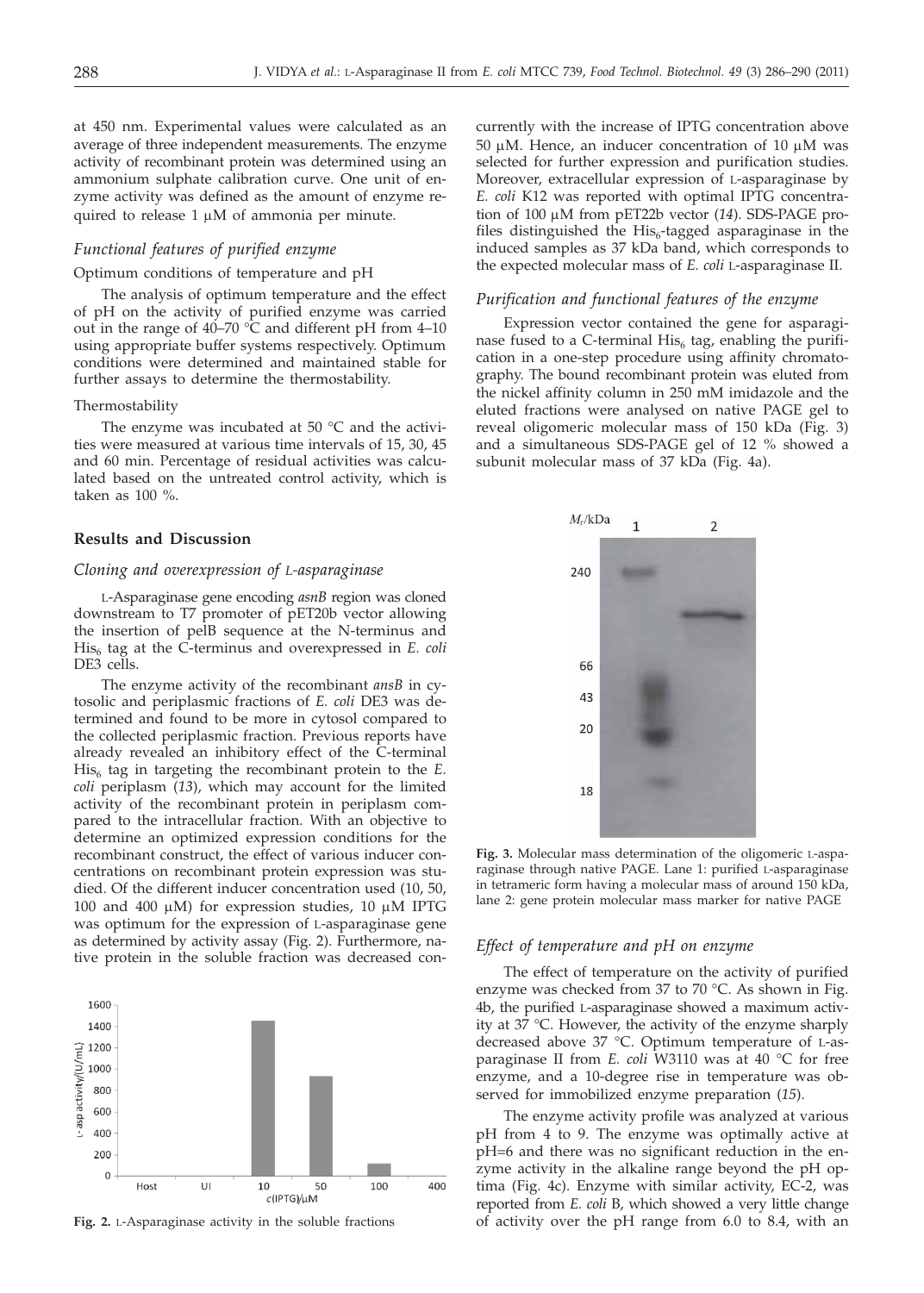

Fig. 4. Purification and functional features of His<sub>6</sub>-tagged L-asparaginase: a) lane 1: purified L-asparaginase through Ni-NTA spin column, lane 2: protein molecular mass marker; b) temperature optimum for purified L-asparaginase; c) pH optimum for L-asparaginase (buffer systems used were acetate buffer, pH=4–6, Tris-HCl, pH=7–8, and glycine NaOH, pH=9; d) thermal stability of the enzyme at 50 °C for various time intervals of 15, 30, 45 and 60 min, and residual activity compared to control

optimum at pH=7 (*16*). According to Ehrman (*17*), the release of aspartate was high at  $pH=5.6$  when  $\beta$ -aspartohydroxamate was used as substrate. The pH activity profile of *E. coli* W3110 was reported at pH=7 and both the free and immobilized enzymes were active at broad range of alkaline pH, up to 10.

#### *Thermostability assays*

The thermal stability of the purified enzyme at 50 °C was studied to find out the extent of temperature resistance of the enzyme. Around 26 % of the initial activity was retained by the purified enzyme after 30 min of incubation at 50 °C. The activity was significantly reduced after 45 min and decreased to less than 10 % in 1 h of incubation at the same temperature (Fig. 4d). The earlier reports on the thermostability of different L-asparaginase preparations indicate that the modified enzyme was more stable at elevated temperatures for a greater extent than the native enzymes (*8,15*) and the native enzyme from *E. coli* W3110 retained about 22 % of its activity at 60 °C after an incubation of 30 min.

# **Conclusions**

Aaparaginases are widely distributed in the microbial kingdom, and L-asparaginase from *E. coli* is well known in clinical application. This study comprises cloning and effective expression of *asnB* gene from *E. coli* MTCC 739 and determination of its functional properties. Investigations to find out the potential of amino acid residues for modification of this enzyme using computational methods are currently underway and this enzyme could be used to improve the properties like thermostability and substrate specificity in order to obtain the best characteristics for therapeutic application.

## *Acknowledgements*

Jalaja Vidya gratefully acknowledges the award of Junior Research Fellowship by the Council of Scientific and Industrial Research (CSIR), New Delhi, India, to carry out this study.

# **References**

- *1.* J.M. Hill, J. Roberts, E. Loeb, A. Khan, A. Maclellan, R.W. Hill, L-asparaginase therapy for leukemia and other malignant neoplasms. Remission in human leukemia, *J. Am. Med. Assoc. 202* (1967) 882–888.
- *2.* A. Nilolaev, N.N. Sokolov, E.A. Kozlov, M.E. Kutsman, Isolation and properties of a homogeneous L-asparaginase preparation from *Pseudomonas fluorescens* AG, *Biokhimiia, 40* (1975) 984–989.
- *3.* I. Pastuszak, M. Szymona, Purification and properties of L-asparaginase from *Mycobacterium phlei*, *Acta Biochim. Pol. 23* (1976) 37–44.